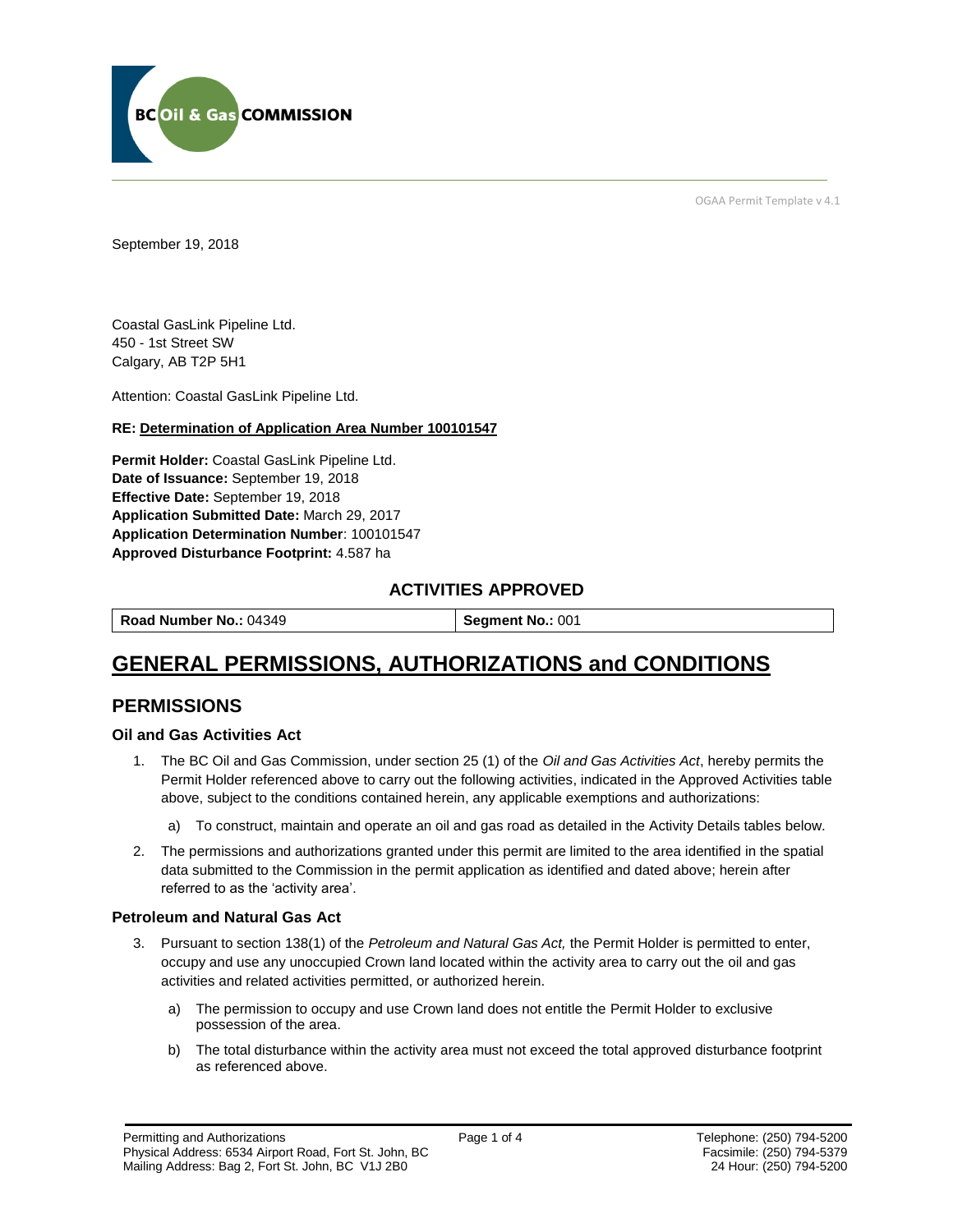## **AUTHORIZATIONS**

#### **Forest Act**

4. The Commission, pursuant to section 47.4 of the *Forest Act*, hereby authorizes the removal of Crown timber from the activity area under the cutting permits associated with the Master Licence(s) as follows:

**Master Licence to Cut No.:** M02343

**Cutting Permit No.:** 35

**Timber Mark No.:** MTC149

**Total New Cut:** 4.42

**Forest District**: (DND) Nadina Natural Resource District

**Region:** Interior

5. The cutting permits are deemed spent upon the submission of the post-construction plan or upon either the cancellation or expiry of the activities authorized under the permit.

## **CONDITIONS**

#### **Notification**

- 6. Within 60 days of the completion of construction activities under this permit, the Permit Holder must submit to the Commission a post-construction plan as a shapefile and PDF plan accurately identifying the location of the total area actually disturbed under this permit. The shapefile and plan must be submitted via eSubmission.
- 7. The Permit Holder must notify any First Nations who may have aboriginal interests identified, as per the BC First Nations Consultative Areas Database, a minimum of five (5) working days prior to commencement of construction.

#### **General**

- 8. The rights granted by this permit in relation to unoccupied Crown land are subject to all subsisting grants to or rights of any person made or acquired under the *Coal Act, Forest Act, Land Act, Mineral Tenure Act, Petroleum and Natural Gas Act, Range Act, Water Sustainability Act* or *Wildlife Act*, or any extension or renewal of the same.
- 9. The Permit Holder must not assign, sublicense or permit any person other than its employees, contractors or representatives, to use or occupy any Crown land within the activity area without the Commission's written consent.
- 10. The Permit Holder must ensure that any Crown land within the activity area is maintained in a condition so as to minimize hazards, including but not limited to hazards associated with storage of materials and equipment.
- 11. The Permit Holder must ensure that any Crown land within the activity area is maintained free of garbage, debris and unused equipment.

#### **Environmental**

- 12. Construction activities must not result in rutting, compaction or erosion of soils that cannot be reasonably rehabilitated to similar levels of soil productivity that existed on the activity area prior to the construction activities taking place.
- 13. Any temporary access must be constructed and maintained in a manner that provides for proper surface drainage, prevents pooling on the surface, and maintains slope integrity.

#### **Clearing**

14. The Permit Holder is permitted to fell any trees located on Crown land within 1.5 tree lengths of the activity area that are considered to be a safety hazard according to *Workers Compensation Act* regulations and must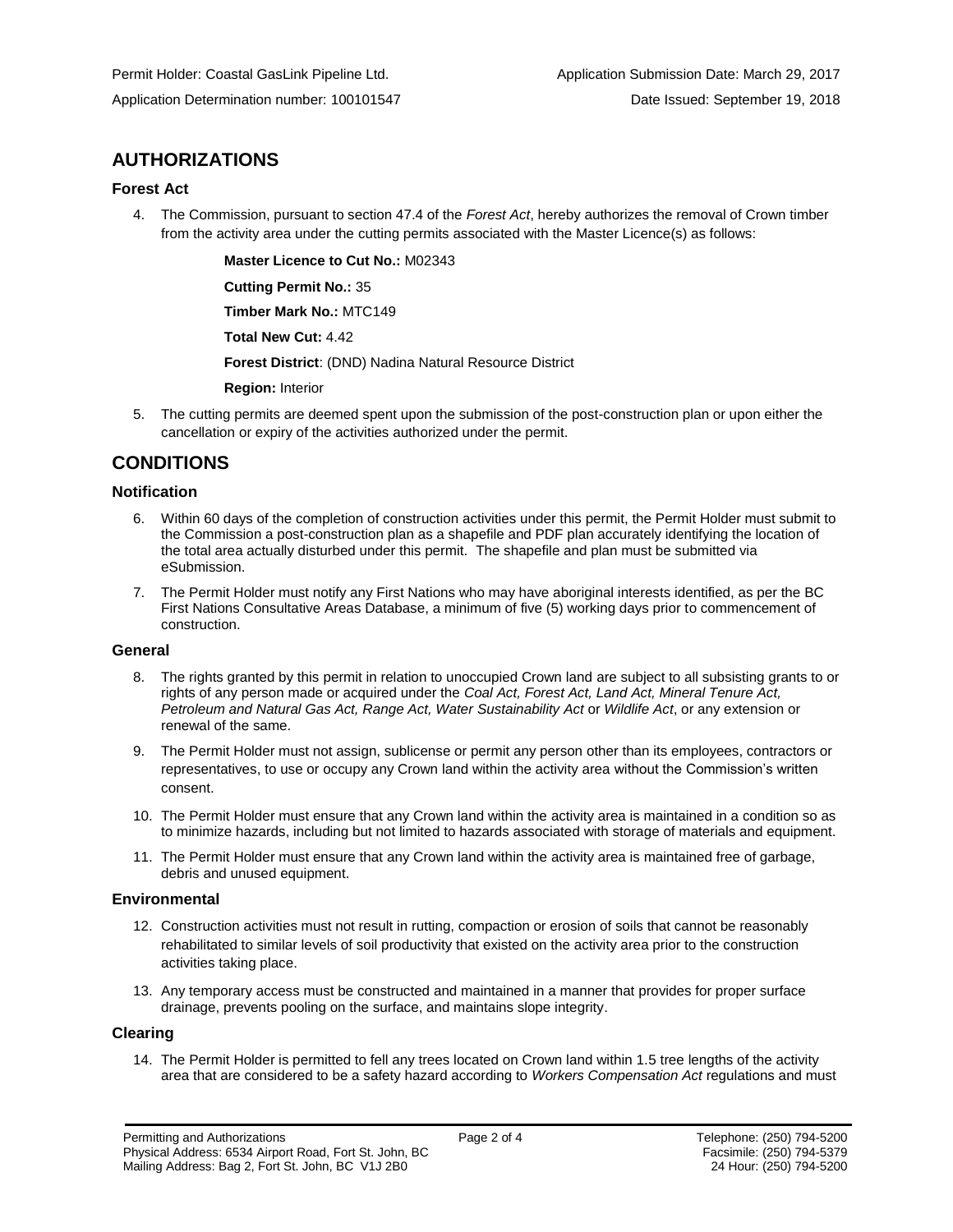be felled in order to eliminate the hazard. Trees or portions of these trees that can be accessed from the activity area without causing damage to standing timber may be harvested.

- 15. The holder of the cutting permit must pay to the government, stumpage and any waste billing determined in accordance with the terms of this authorization.
- 16. All harvested Crown Timber must be marked with the cutting permit's associated Timber Mark.
- 17. Any waste assessments applied under the Master Licence to Cut are subject to the merchantability specifications and monetary waste billing requirements in the Provincial Logging Residue and Waste Manual specific to the region associated with the Cutting Permit authorization.
- 18. Stumpage for Cutting Permit No. 35 will be calculated in accordance with the Interior Appraisal Manual as amended from time to time.

#### **Archaeology**

- 19. An Archaeological Impact Assessment (AIA) is required for the proposed development area prior to any development activities taking place.
- 20. An AIA report must be submitted to the Commission as soon as practicable.
- 21. If artifacts, features, materials or things protected under section 13(2) of the Heritage Conservation Act are identified the permit holder must, unless the permit holder holds a permit under section 12 of the Heritage Conservation Act issued by the Commission in respect of that artifact, feature, material or thing:
	- a) immediately cease all work in the vicinity of the artifacts, features, materials or things;
	- b) immediately notify the Commission and the Archaeology Branch of the Ministry of Forests, Lands and Natural Resource Operations
	- c) refrain from resuming work in the vicinity of the artifacts, features, materials or things except in accordance with an appropriate mitigation plan that has been prepared in accordance with the Heritage Conservation Act and approved by the Archaeology Branch of the Ministry of Forests, Lands and Natural Resource Operations.

# **ACTIVITY SPECIFIC DETAILS PERMISSIONS, and CONDITIONS**

## **ROAD**

**Land Area Number:** 100002400 **Road Number:** 04349 **Road Type:** Long-Term - All-Weather

## **ACTIVITY DETAILS**

| <b>Zone: 09 From: N 6008166.151 E 642259.652 To: N 6007181.168 E 641539.157</b><br><b>Seg No.: 001</b> |  |
|--------------------------------------------------------------------------------------------------------|--|
|--------------------------------------------------------------------------------------------------------|--|

*All permissions for this activity are subject to the following conditions:*

#### **Road Conditions**

22. The Permit Holder will immediately effect, and keep in force insurance of an amount not less than \$1,000,000 protecting the Province, the Commission and the Permit Holder (without any rights of cross-claim or subrogation) against claims for personal injury, death, property damage, or third party liability claims arising from any accident or occurrence on the activity area.

# **ADVISORY GUIDANCE**

- 1. Construction Plan, CGW4703-MCSL-G-MP-1424-RW-740.1.2-Sketch-Rev 0.pdf, is for the Permit Holder's internal reference only and was not reviewed as a decision tool for this permit, nor does it form an integral part of this permit.
- 2. Instructions for submitting notice of construction start, as required by regulation, can be found in the Oil and Gas Activity Operations Manual on the Commission's website.